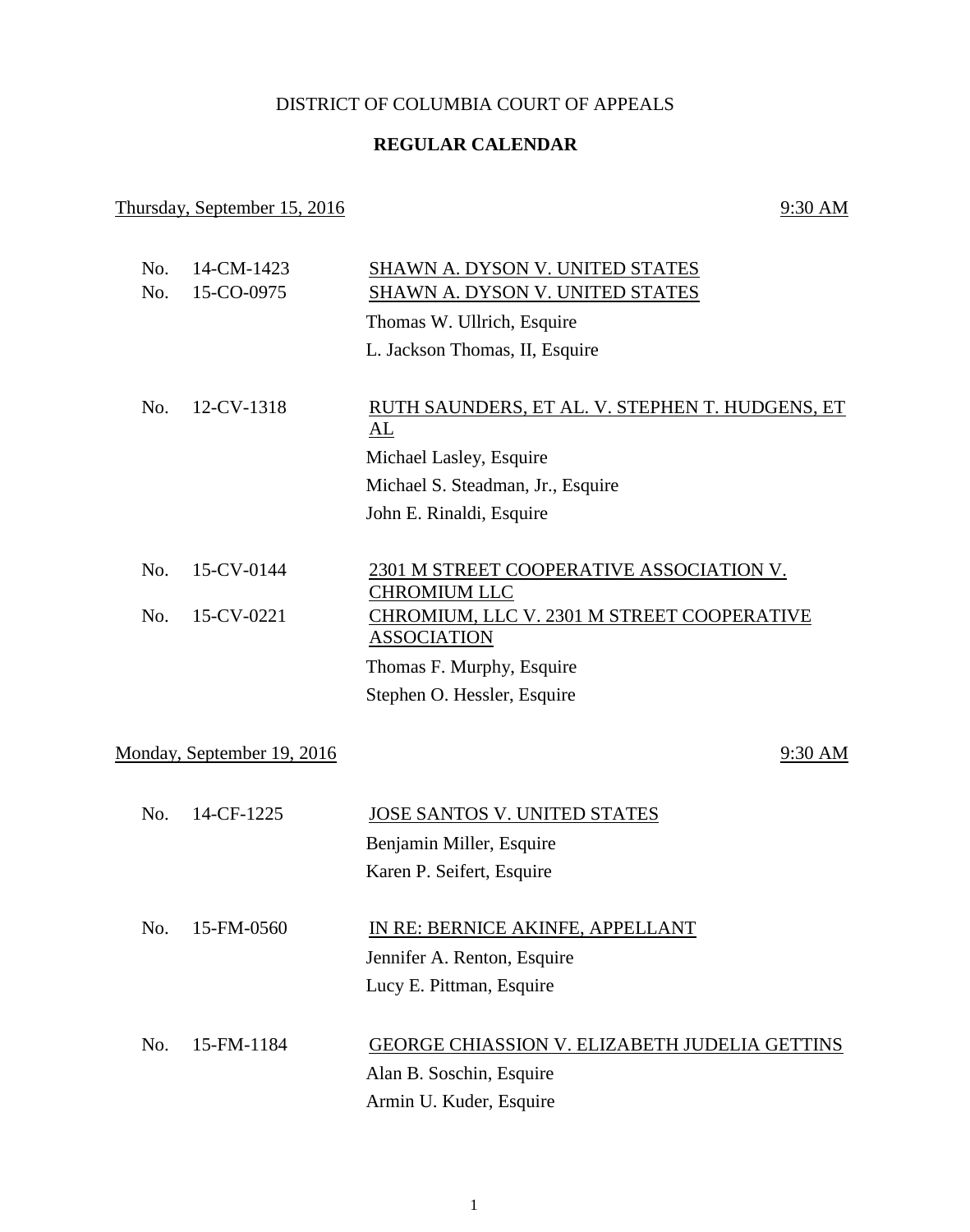|     |            | William Collins, Esquire                                                    |
|-----|------------|-----------------------------------------------------------------------------|
|     |            | Stephen F. Rickard, Esquire                                                 |
|     |            |                                                                             |
| No. | 15-AA-0493 | FRIENDS OF MCMILLAN PARK V. D.C. ZONING<br><b>COMMISSION</b>                |
| No. | 15-AA-0588 | KESHINI LADDUWAHETTY V. D.C. ZONING<br><b>COMMISSION</b>                    |
| No. | 15-AA-0587 | DEBORAH HANRAHAN V. D.C. ZONING COMMISSIN                                   |
| No. | 15-AA-0590 | ANDREA E. ROSEN V. D.C. ZONING COMMISSION                                   |
| No. | 15-AA-0525 | FRIENDS OF MCMILLAN PARK V. D.C. MAYOR'S                                    |
|     |            | <b>AGENT FOR HISTORIC PRESERVATION</b>                                      |
| No. | 15-AA-0536 | MCMILLAN COALITION FOR SUSTAINABLE<br>AGRICULTURE V. D.C. ZONING COMMISSION |
| No. | 15-AA-0572 | DC FOR REASONABLE DEVELOPMENT V. D.C. ZONING                                |
|     |            | <b>COMMISSION</b>                                                           |
| No. | 15-AA-1008 | FRIENDS OF MCMILLAN PARK V. D.C. OFFICE OF                                  |
|     |            | PLANNING, HISTORIC PRESERVATION OFFICE                                      |
|     |            | Andrea C. Ferster, Esquire                                                  |
|     |            | Jason D. Klein, Esquire                                                     |
|     |            | Aristotle Theresa, Esquire                                                  |
|     |            | Deborah Hanrahan, Pro Se                                                    |
|     |            | Keshini Ladduwahetty, Pro Se                                                |
|     |            | Andrea E. Rosen, Pro Se                                                     |
|     |            | Mary Carolyn Brown, Esquire                                                 |
|     |            | Philip T. Evans, Esquire                                                    |
| No. | 15-CV-0812 | JAMES KANE V. DISTRICT OF COLUMBIA                                          |
|     |            | Don Padou, Esquire                                                          |
|     |            | Carl J. Schifferle, Esquire                                                 |
|     |            |                                                                             |